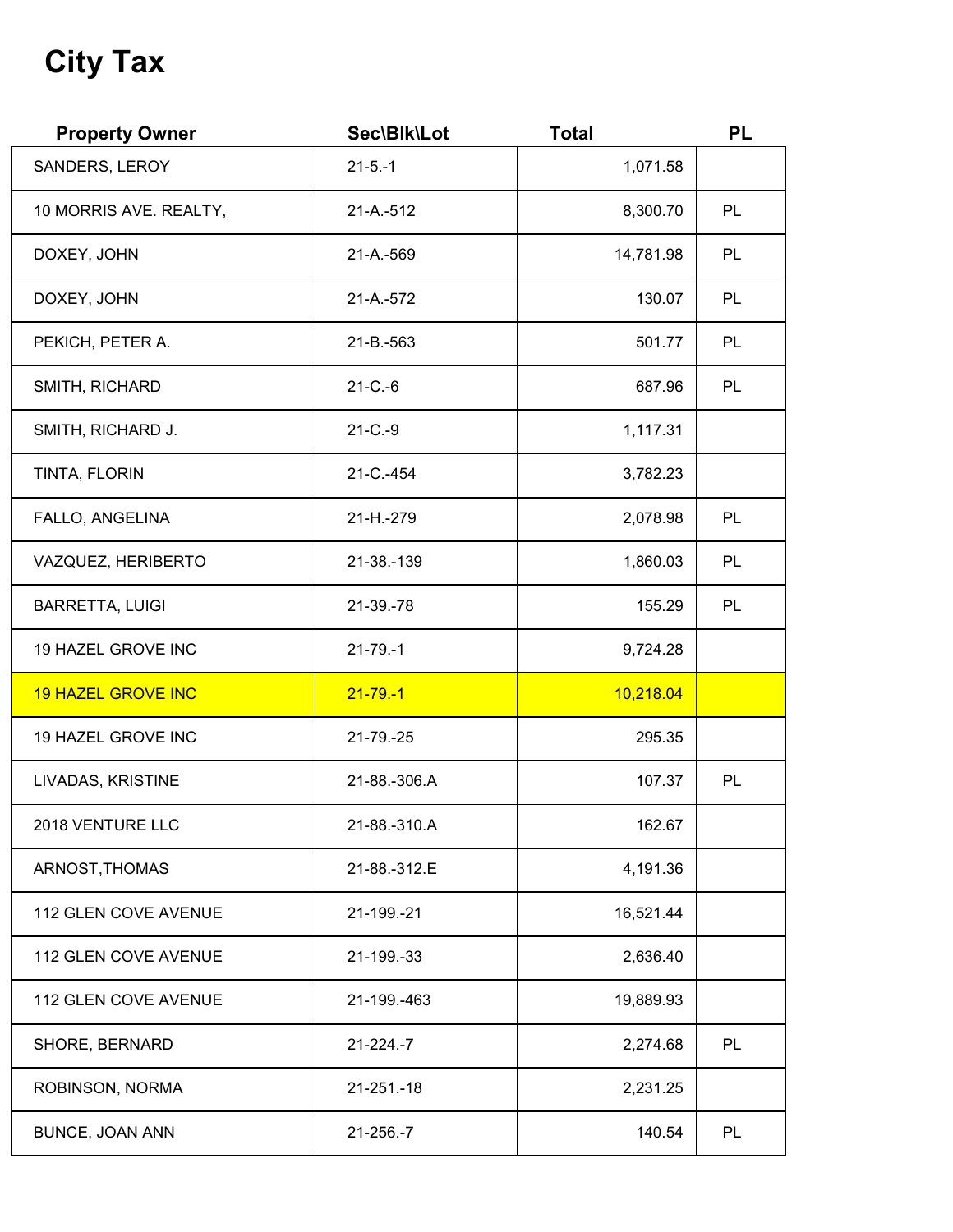| <b>BUNCE, JOAN ANN</b>            | $21 - 256 - 8$   | 1,896.51  | PL        |
|-----------------------------------|------------------|-----------|-----------|
| LA MARE WIN, LLC                  | 21-256.-78.A     | 7,342.81  | PL        |
| LA MARE WIN, LLC                  | 21-256.-79       | 140.54    | <b>PL</b> |
| SACCHETTO, GIOVANNI &             | $22 - 2 - 45$    | 2,551.13  |           |
| SACCHETTA ENTERPRISE              | $22 - 2 - 246$   | 4,339.01  |           |
| <b>GENUA, CIRIACO &amp; ANTON</b> | 22-6.-406        | 4,638.25  | <b>PL</b> |
| RUSSELL PLACE REALTY              | $22-A.-26.-1$    | 1,192.76  | PL        |
| SOLOMITA, PHILIP & LENA           | $22 - 12 - 8$    | 2,547.45  |           |
| HARTMAN, NANCY LEE                | $22 - 16 - 4$    | 4,033.21  |           |
| IRONSIDE, PATRICIA E.             | $23 - 2 - 41$    | 3,472.60  | PL        |
| SMITH, RICK                       | $23 - 5 - 22$    | 3,097.56  | PL        |
| <b>SMITH, RICK</b>                | $23 - 5 - 22$    | 3,537.38  |           |
| SMITH, RICK                       | $23 - 5 - 23$    | 9,698.55  | PL        |
| <b>SMITH, RICK</b>                | $23 - 5 - 23$    | 10,226.02 |           |
| <b>SCHOOL STREET REALTY</b>       | $23 - 5 - 26$    | 5,052.50  | PL        |
| <b>SCHOOL STREET REALTY</b>       | $23 - 5 - 26$    | 5,306.57  |           |
| <b>UNCLE DAI # 5300401</b>        | 23-E.-436        | 5,744.45  |           |
| AFSB REALTY, LLC                  | 23-E.-457        | 4,409.37  |           |
| AFSB REALTY, LLC                  | 23-E.-512        | 16,259.93 |           |
| PAIGE, NICOLE                     | 23-H.-500        | 4,614.82  |           |
| <b>151 PROPERTIES INC</b>         | 23-11.-126       | 9,763.48  | PL        |
| <b>150 FOREST REALTY</b>          | 23-16.-121       | 12,100.28 |           |
| <b>150 FOREST REALTY</b>          | $23 - 16 - 121$  | 6.290.66  |           |
| SABATINO, MICHALENA               | 23-28.-127.U-302 | 966.84    |           |
| TELEMED HOLDINGS LLC              | 23-54.-42        | 4,962.82  |           |
| 2 ST. JAMES PLACE LLC             | 23-55.-61        | 2,764.91  | PL        |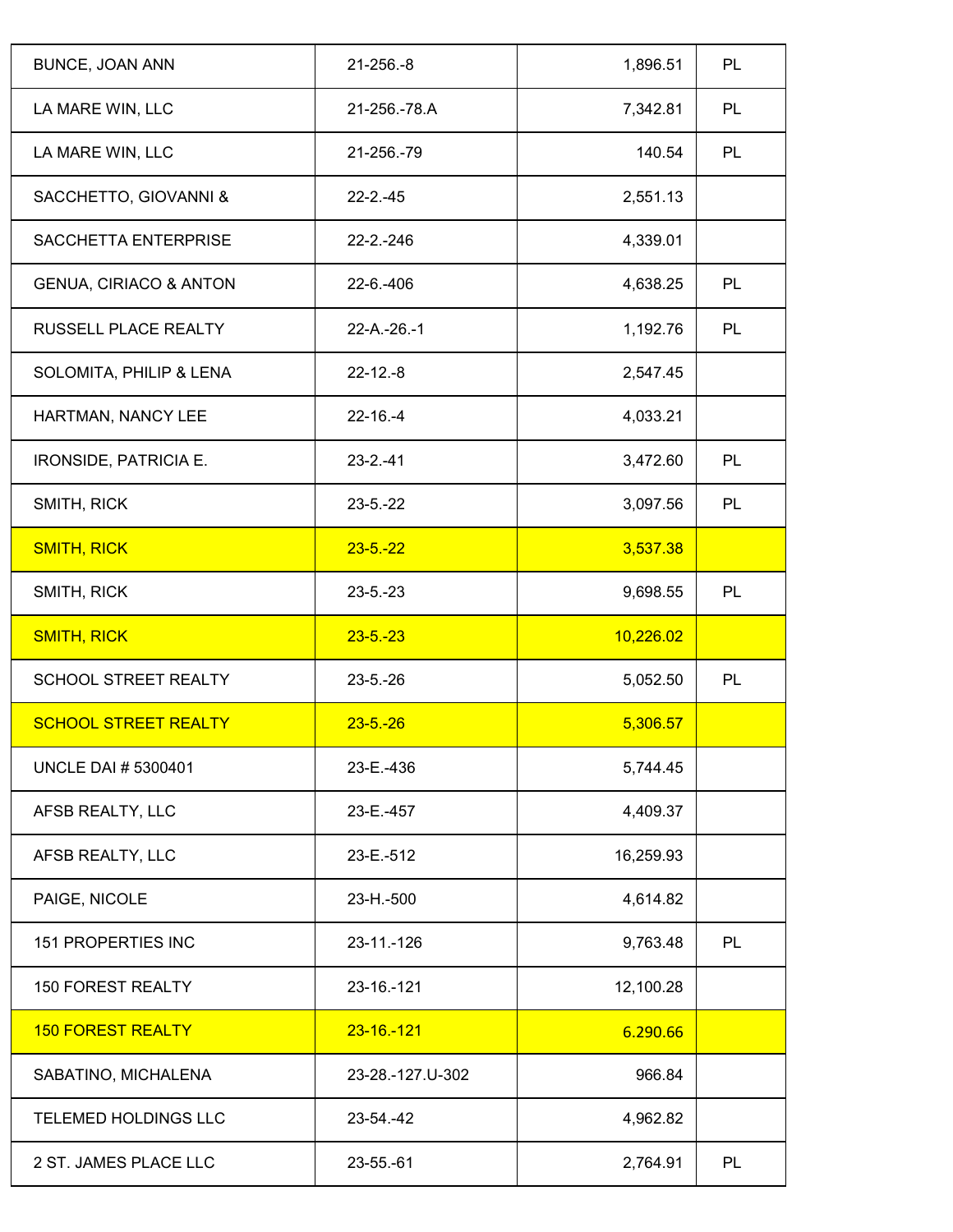| JOHNSON, BENJAMIN                | 23-55.-133        | 2,838.62   | PL |
|----------------------------------|-------------------|------------|----|
| RIZZO, GLENN                     | 23-55.-155        | 3,189.14   |    |
| TODESCO, PHILIP                  | 23-55.-427        | 8,651.58   | PL |
| TODESCO, PHILLIP                 | 23-55.-428        | 4,521.16   | PL |
| TODESCO, PETER                   | 23-55.-429        | 1,662.82   | PL |
| POWERS, FRANCIS                  | 23-69.-13         | 9,985.88   | PL |
| <b>WEBBER, KERRY</b>             | $30 - D - 85$     | 3,622.93   |    |
| KENNETH R. NOLAN, CO-T           | 30-42.-572        | 4,766.36   |    |
| KENNETH R. NOLAN, CO-T           | 30-42.-573        | 13,789.46  |    |
| CAREY, MILLICENT & DENI          | 30-42.-588        | 41,820.78  |    |
| <b>JOSHI, SUJAY &amp; SUNJIT</b> | $30 - 52 - 23$    | 2,122.64   |    |
| KC & LC, LLC                     | 30-64.-84         | 1,795.51   |    |
| PARK, HON DAL & SAM W            | $30 - 79 - 3$     | 4,633.67   | PL |
| <b>GLEN COVE MANSION HO</b>      | $30-87.-2$        | 16,521.44  | PL |
| <b>GLEN COVE MANSION HO</b>      | $30 - 87 - 3$     | 242,050.78 | PL |
| <b>GLEN COVE MANSION HO</b>      | $30-87. -4$       | 27,459.04  | PL |
| LI, RENFA                        | 30-88.-81         | 7,861.52   | PL |
| DOXEY, JOHN                      | $31 - 2 - 128$    | 306.41     | PL |
| ANARRIPTO, LLC                   | 31-7.-299         | 2,831.25   |    |
| <b>28 MARGARET STREET RE</b>     | 31-E.-139         | 4,050.95   | PL |
| MORGAN COURT OF GLE              | 31-E.-354         | 2,141.99   | PL |
| <b>28 MARGARET STREET RE</b>     | 31-E.-377         | 284.29     | PL |
| 28 MARGARET STREET RE            | 31-E.-378         | 284.29     | PL |
| TIRADO, CATALINA                 | $31 - F - 18$     | 3,063.47   | PL |
| <b>BREWSTER USA LLC</b>          | $31 - F - 70 - 1$ | 13,809.24  |    |
| EX EQUITY 4 LLC                  | 31-18.-141        | 3,334.53   | PL |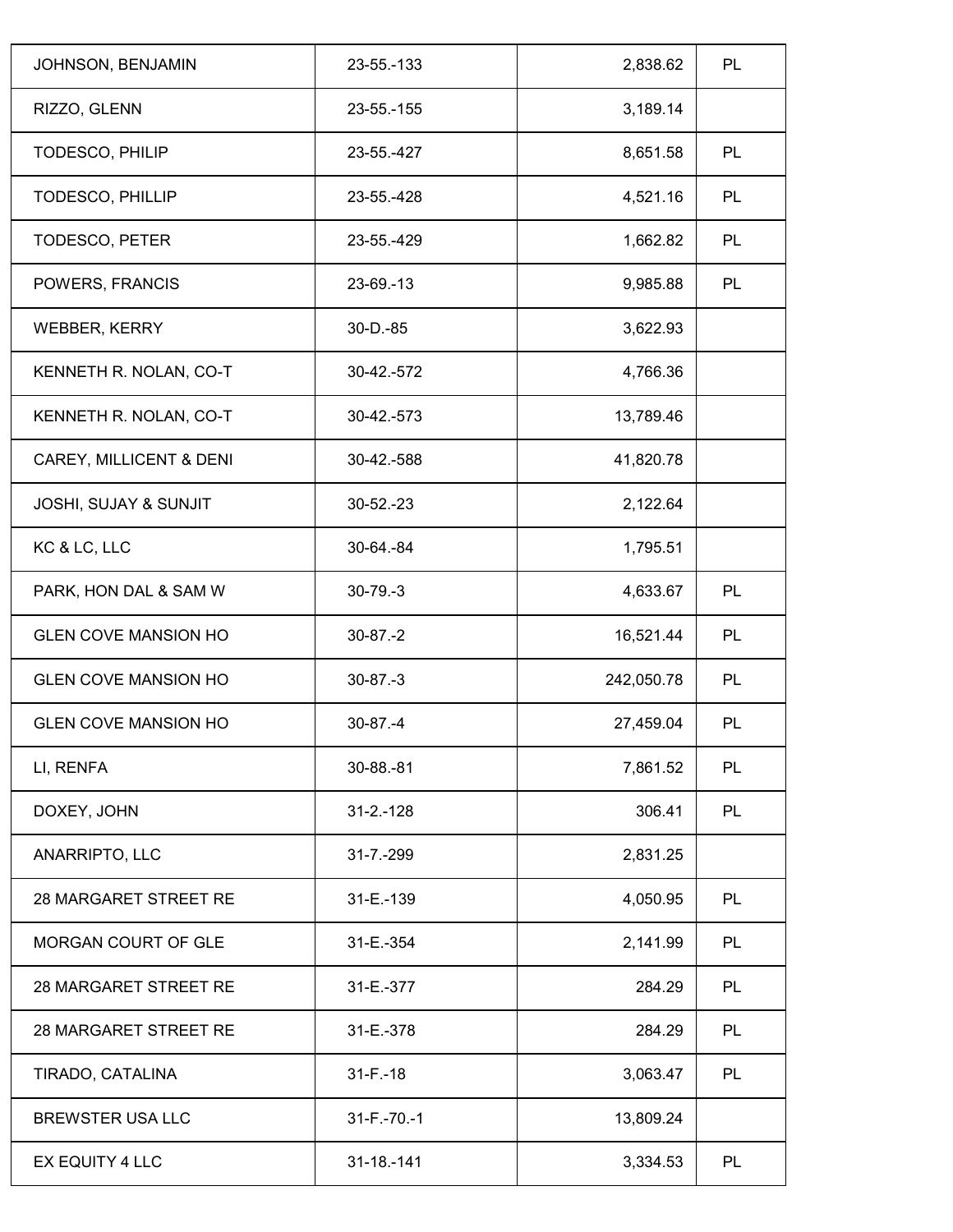| <b>SCHEPANSKI, PATRICIA</b> | $31 - 23 - 10$  | 3,300.57  | PL |
|-----------------------------|-----------------|-----------|----|
| SHOHADEE, AHMAD A.          | 31-23.-436      | 287.98    |    |
| CARRUCCI, ANN               | 31-36.-347      | 1,809.20  |    |
| POWELL-REED CAROL           | $31 - 38 - 2$   | 1,851.75  |    |
| ROZENBLATT, ASSAF           | $31 - 47 - 411$ | 13,958.00 | PL |
| ATLANTIC CAPITAL INVES      | 31-51.-449      | 13,184.98 |    |
| MILLER, DOLORES             | 31-51.-569      | 8,642.41  | PL |
| WEPPLER, MARGARET           | $31 - 70 - 12$  | 5,134.94  |    |
| <b>FAKIRIS, GEORGE</b>      | $31 - 81 - 15$  | 8,259.95  | PL |
| SINGH, SUJAN                | 31-85.-26.U-106 | 2,135.91  |    |
| WHITE, DAVID                | 31-86.-83       | 6,576.15  |    |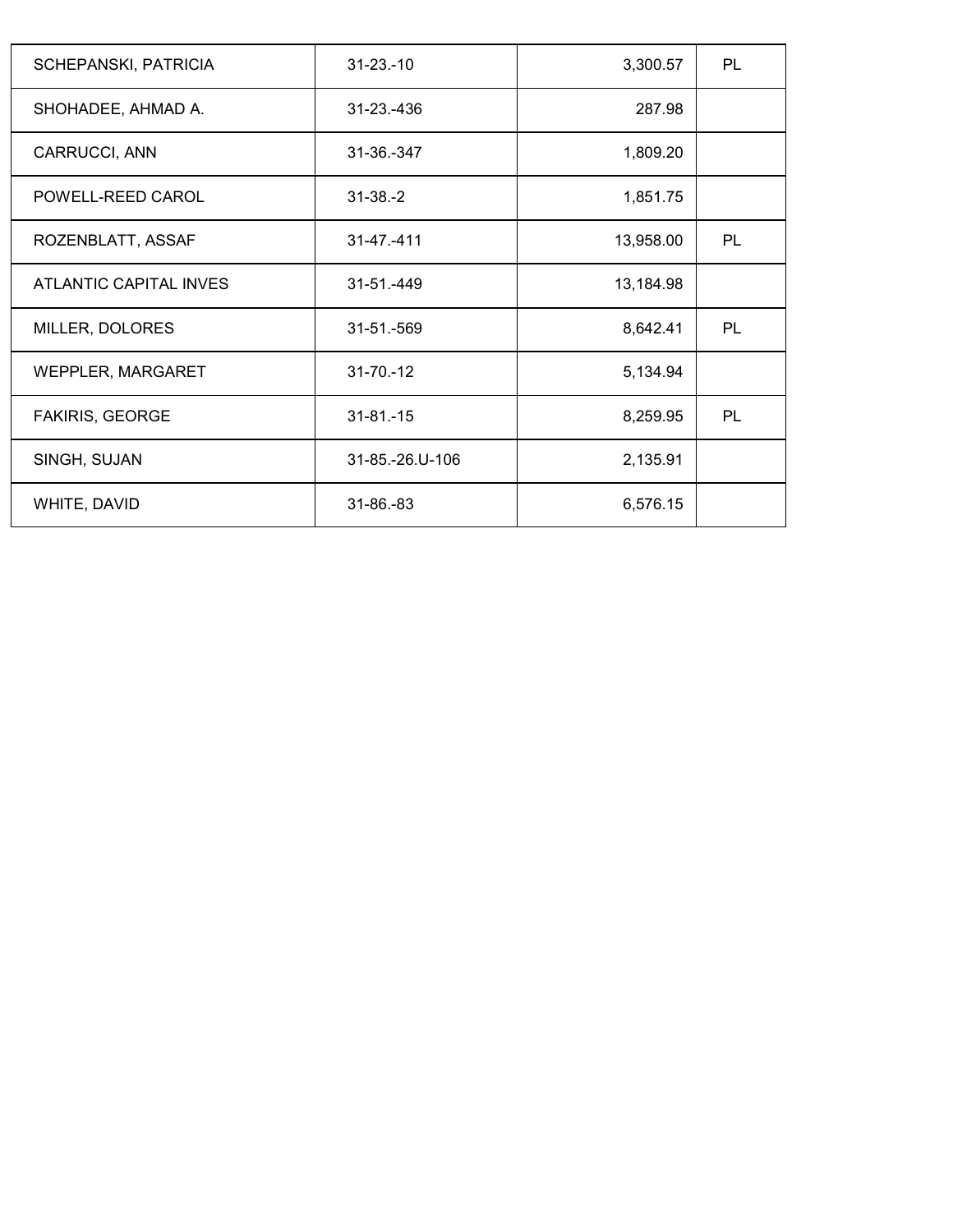## **School Tax**

| <b>Property Owner</b>   | Sec\Blk\Lot          | <b>Total</b> | <b>PL</b> |
|-------------------------|----------------------|--------------|-----------|
| METROPOLITAN OF GLEN    | $21 - 3 - 520$       | 53,652.73    | PL        |
| SANDERS, LEROY          | $21 - 5 - 1$         | 4,401.62     |           |
| DUFFY, NANCY B. & THOM  | $21 - A - 22$        | 39,569.34    |           |
| 10 MORRIS AVE. REALTY,  | 21-A.-512            | 20,140.91    | PL        |
| DOXEY, JOHN             | 21-A.-569            | 35,281.87    | PL        |
| DOXEY, JOHN             | 21-A.-572            | 173.50       | PL        |
| PEKICH, PETER A.        | 21-B.-563            | 971.52       | PL        |
| <b>RUSSO REALTY LLC</b> | 21-B.-615            | 989.58       |           |
| SMITH, RICHARD          | $21 - C - 6$         | 682.52       | PL        |
| SMITH, RICHARD J.       | $21 - C - 9$         | 2,272.69     |           |
| HOYVIK, ROSEMARY T.     | $21 - C - 20$        | 2,112.24     |           |
| TINTA, FLORIN           | 21-C.-454            | 7,104.78     |           |
| VELASQUEZ, LILIA C.     | 21-D.-561            | 3,347.56     |           |
| MCCAULEY, MARIE M.      | 21-H <sub>-278</sub> | 2,349.21     |           |
| FALLO, ANGELINA         | 21-H <sub>-279</sub> | 4,265.69     | PL        |
| 224 GLEN COVE, LLC      | 21-N.01-41           | 15,828.94    |           |
| WIRKOWSKI, E.           | 21-N.01-57           | 4,816.29     |           |
| VAZQUEZ, HERIBERTO      | 21-38.-139           | 1,926.73     | PL        |
| 135 GLEN COVE AVE. COR  | 21-38.-152           | 9,146.46     |           |
| 135 GLEN COVE AVE. COR  | 21-38.-196           | 4,170.90     |           |
| 135 GLEN COVE AVE. COR  | 21-38.-202           | 4,385.17     |           |
| 135 GLEN COVE AVE. COR  | 21-38.-203           | 4,385.17     |           |
| <b>BARRETTA, LUIGI</b>  | 21-39.-78            | 219.94       | PL        |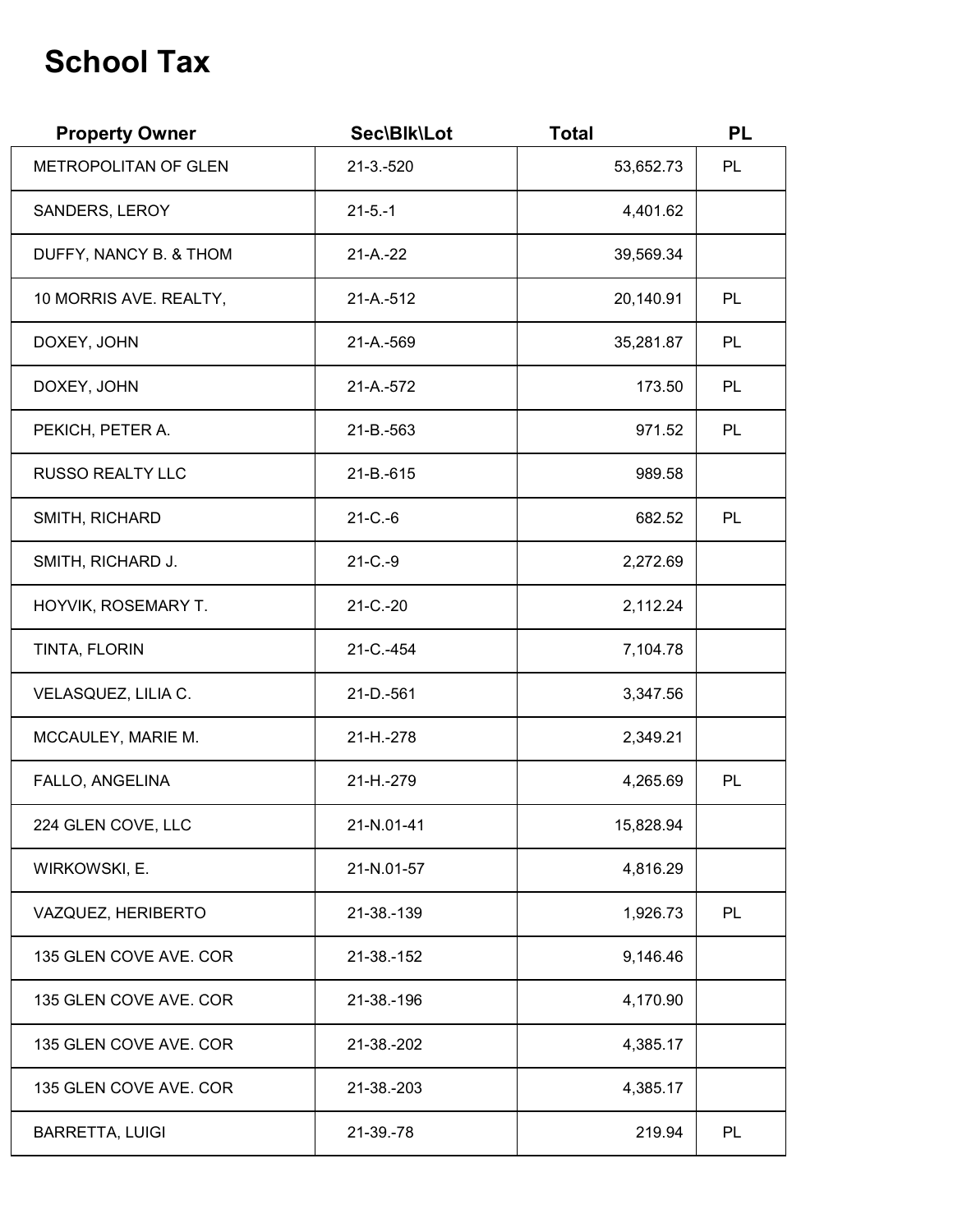| 19 HAZEL GROVE INC               | $21 - 79 - 1$  | 23,619.91 |           |
|----------------------------------|----------------|-----------|-----------|
| <b>19 HAZEL GROVE INC</b>        | $21 - 79 - 1$  | 27,220.96 |           |
| <b>CARUSO MANAGEMENT C</b>       | $21 - 80 - 8$  | 22,323.38 |           |
| LIVADAS, KRISTINE                | 21-88.-306.A   | 115.99    | PL        |
| 112 GLEN COVE AVENUE             | 21-199.-21     | 40,230.84 | PL        |
| <b>112 GLEN COVE AVENUE</b>      | 21-199.-33     | 6,298.48  | <b>PL</b> |
| 112 GLEN COVE AVENUE             | 21-199.-463    | 48,462.81 | <b>PL</b> |
| SHORE, BERNARD                   | $21 - 224 - 7$ | 4,817.39  | PL        |
| SULLIVAN, MILDRED                | 21-229.-23     | 2,407.34  |           |
| BERKLEY, IRMA L.                 | 21-229.-37     | 2,458.63  |           |
| LI, YUHONG                       | 21-239.-8      | 3,763.21  |           |
| <b>GRAZIANO, FRANK &amp; DEB</b> | $21 - 244 - 7$ | 3,460.21  |           |
| 135 GLEN COVE AVE. COR           | 21-244.-55     | 13,669.71 |           |
| 135 GLEN COVE AVE. COR           | 21-244.-60     | 13,241.19 |           |
| 135 GLEN COVE AVE, COR           | 21-244.-61     | 123.80    |           |
| 135 GLEN COVE AVE. COR           | 21-244.-66     | 6,575.36  |           |
| YORK, APRIL M.                   | 21-251.-13     | 4,336.57  |           |
| BROWN, GEO. & ANNIE MA           | 21-251.-14     | 5,152.94  | PL        |
| <b>BUNCE, JOAN ANN</b>           | 21-256.-7      | 187.96    | PL        |
| <b>BUNCE, JOAN ANN</b>           | $21 - 256 - 8$ | 1,818.79  | PL        |
| LA MARE WIN, LLC                 | 21-256.-78.A   | 15,811.29 | PL        |
| LA MARE WIN, LLC                 | 21-256.-79     | 187.96    | PL        |
| RIVERA, EFRAIN, JR.              | 21-256.-90     | 6,120.66  | PL        |
| FERGUSON, WILLIAM                | 21-256.-97     | 4,722.77  | PL        |
| MACLENNAN, IAN                   | 21-258.-18     | 2,633.44  |           |
| MELENDEZ, JOHN & RUTH            | 21-258.-35     | 3,756.09  |           |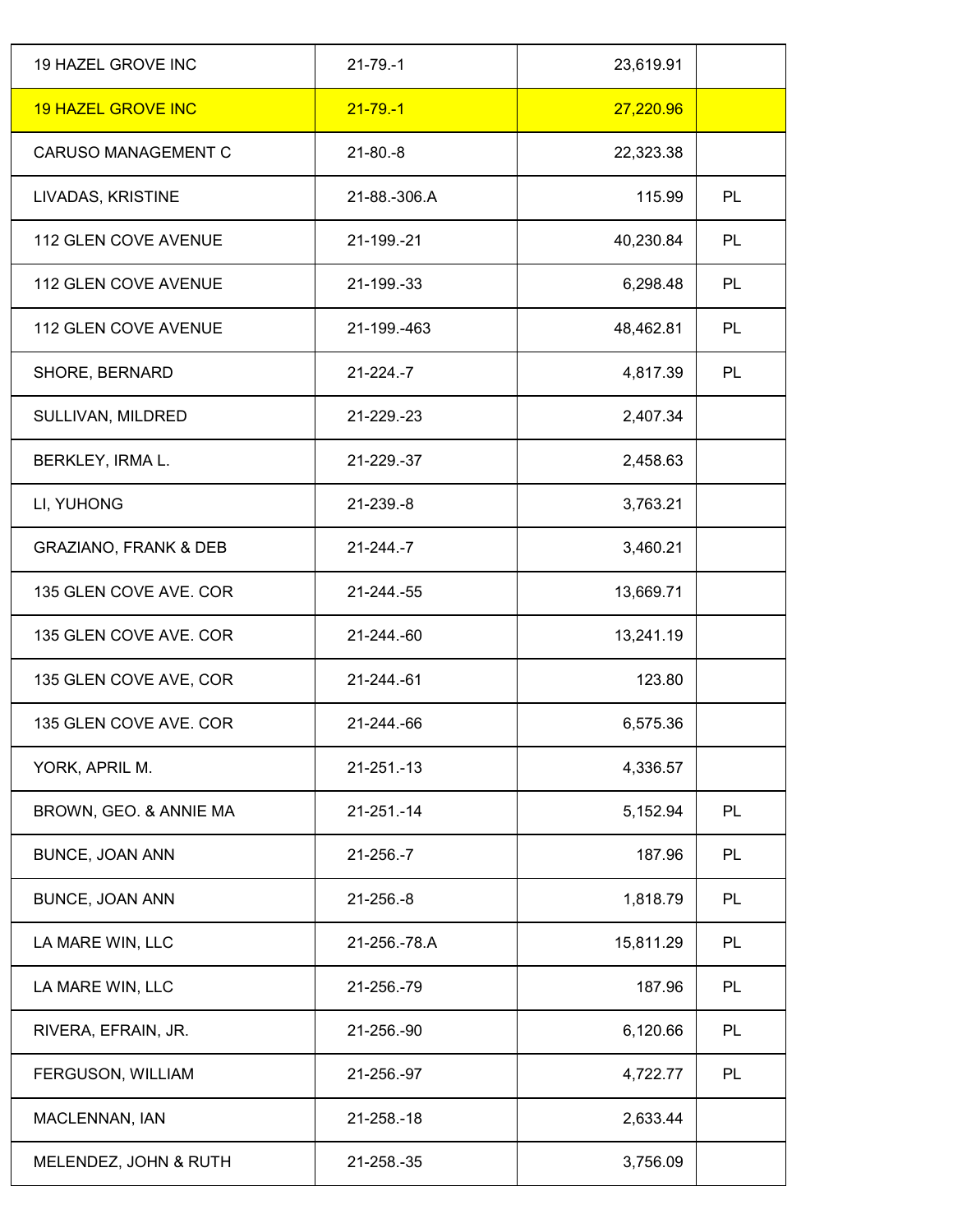| $21 - 261 - 2$ | 22,463.60 |           |
|----------------|-----------|-----------|
| $22 - 3 - 69$  | 6,768.99  |           |
| $22 - 6 - 1$   | 4,155.89  |           |
| $22 - 6 - 406$ | 9,055.03  | PL        |
| 22-6.-407      | 9,430.83  | PL        |
| 22-A.-26.-1    | 2,770.49  | PL        |
| 22-A.-67       | 183.42    |           |
| $22 - 12 - 8$  | 5,409.06  | PL        |
| $22 - 14 - 43$ | 2,360.72  |           |
| $22 - 16 - 4$  | 4,108.95  |           |
| $22 - 16 - 6$  | 3,922.48  |           |
| 22-17.-62      | 4,299.30  |           |
| $22 - 20 - 1$  | 9,003.63  |           |
| $23 - 2 - 41$  | 6,433.17  | PL        |
| 23-2.-243      | 16,014.65 |           |
| $23 - 5 - 10$  | 4,936.70  |           |
| $23 - 5 - 22$  | 6,661.56  | PL        |
| $23 - 5 - 22$  | 8550.47   | <b>PL</b> |
| $23 - 5 - 23$  | 20,574.57 | PL        |
| $23 - 5 - 23$  | 27,070.33 | PL        |
| $23 - 5 - 26$  | 10,940.70 | PL        |
| $23 - 5 - 26$  | 14,058.41 | <b>PL</b> |
| $23 - 8 - 50$  | 6,867.04  | PL        |
| 23-E.-50       | 5,254.90  |           |
| 23-E.-436      | 13,193.58 |           |
| 23-E.-457      | 3,088.99  |           |
|                |           |           |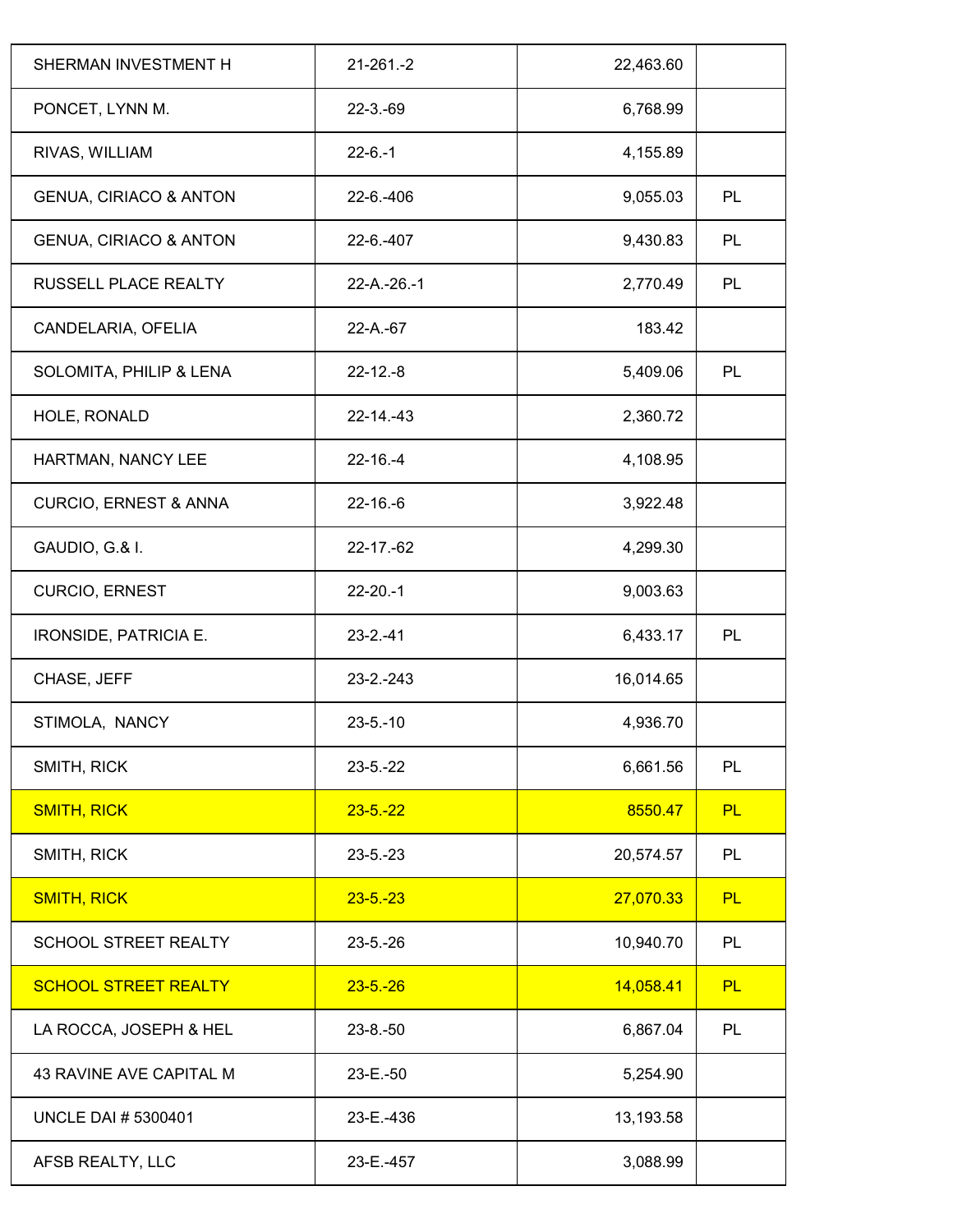| AFSB REALTY, LLC          | 23-E.-512            | 37,903.35 |    |
|---------------------------|----------------------|-----------|----|
| <b>GALLAGHER, MICHAEL</b> | $23 - G - 53 - 1$    | 6,175.57  |    |
| PAIGE, NICOLE             | 23-H <sub>-500</sub> | 19,934.56 |    |
| SNOW, IAN                 | 23-J.01-18           | 3,610.07  |    |
| SNOW, IAN                 | 23-J.01-19           | 34,464.95 |    |
| RACKWITZ, CHRISTINA       | 23-J.01-507          | 3,366.86  |    |
| <b>151 PROPERTIES INC</b> | 23-11.-126           | 21,316.92 | PL |
| SHEFA ONE, LLC            | 23-11.-133           | 38,711.86 |    |
| <b>150 FOREST REALTY</b>  | 23-16.-121           | 29,426.37 |    |
| <b>150 FOREST REALTY</b>  | $23 - 16 - 121$      | 33,915.21 |    |
| CAPOBIANCO, MARIO & M     | $23 - 17 - 19$       | 2,500.57  |    |
| SABATINO, MICHALENA       | 23-28.-127.U-302     | 1,964.62  |    |
| GINER, JULIA HALL         | 23-39.-24.A          | 1,661.49  |    |
| DELFERRARO, THOMAS        | 23-44.-17            | 4,826.72  |    |
| GRELLA, CATARINA          | $23-47-1$            | 3,716.60  |    |
| TELEMED HOLDINGS LLC      | 23-54.-42            | 24,354.92 |    |
| 2 ST. JAMES PLACE LLC     | 23-55.-61            | 5,880.81  | PL |
| HAMMOND, KARA             | 23-55.-74            | 3,304.83  |    |
| JOHNSON, BENJAMIN         | 23-55.-133           | 6,040.70  | PL |
| RIZZO, GLENN              | 23-55.-155           | 5,129.88  |    |
| TODESCO, PHILIP           | 23-55.-427           | 20,998.42 | PL |
| TODESCO, PHILLIP          | 23-55.-428           | 10,904.46 | PL |
| <b>TODESCO, PETER</b>     | 23-55.-429           | 3,490.12  | PL |
| <b>BLOCK, STUART</b>      | $23 - 57 - 12$       | 6,354.26  |    |
| MANSFELD, PAUL & CLAU     | $23-62.-5$           | 3,790.28  |    |
| CHAMBERLAIN, ESTATE O     | 23-69.-11            | 16,874.70 |    |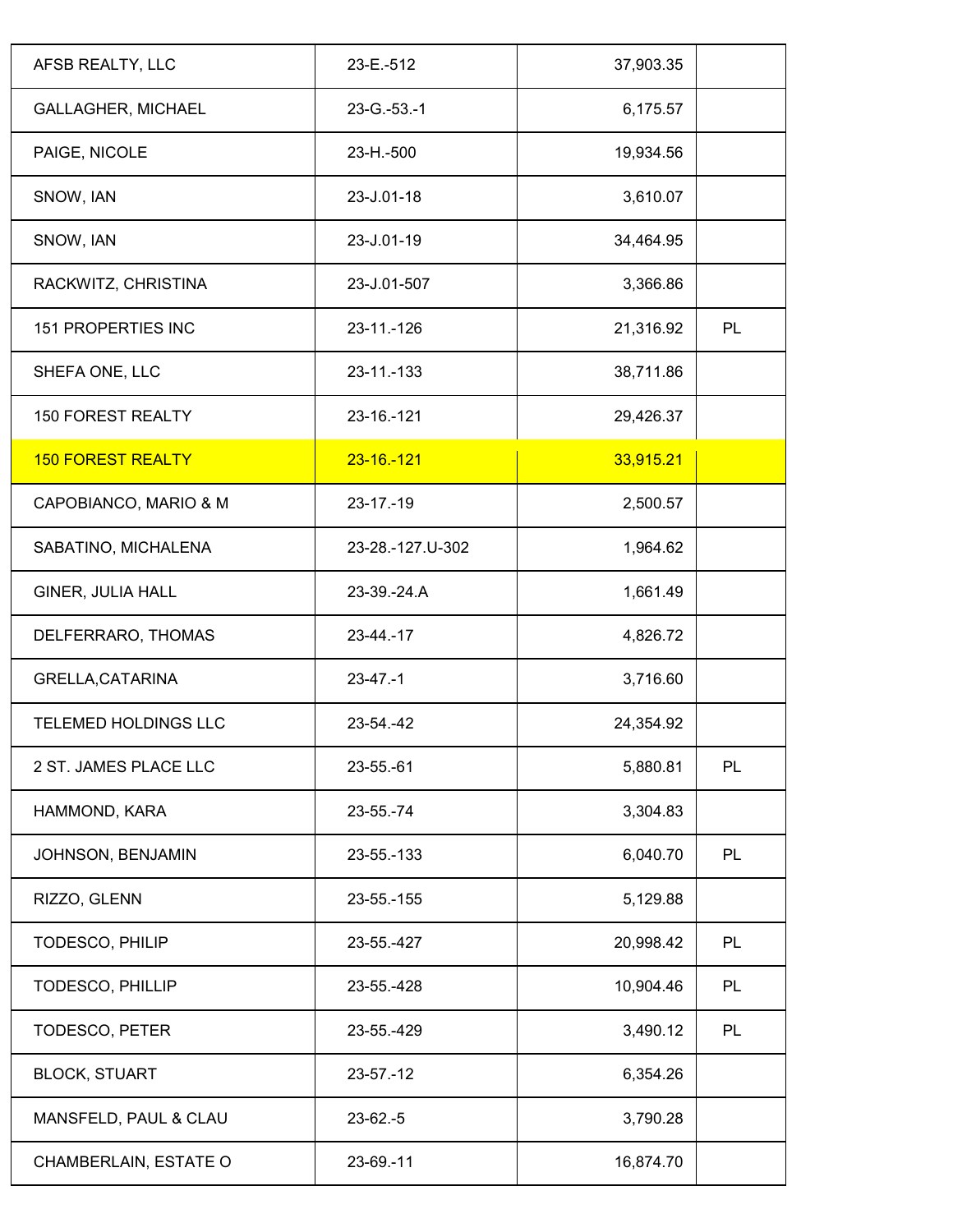| POWERS, FRANCIS                  | 23-69.-13      | 18,761.66  | PL        |
|----------------------------------|----------------|------------|-----------|
| <b>WEBBER, KERRY</b>             | $30 - D - 85$  | 3,258.21   |           |
| <b>MRM REAL MANAGEMENT</b>       | 30-D.01-568    | 4,404.17   | PL        |
| SPARJO REALTY CORP.              | $30-36-30$     | 29,292.49  |           |
| <b>TSIRAKIDIS, CHRIS C.</b>      | 30-37.-54      | 5,973.57   |           |
| CHAMBERLAIN, ESTATE O            | 30-40.-101     | 10,558.20  |           |
| CHAMBERLAIN, ESTATE O            | 30-40.-103     | 235.93     |           |
| ZAGLODINA, MARGARITA             | 30-41.-117     | 4,501.62   |           |
| KENNETH R. NOLAN, CO-T           | 30-42.-572     | 10,144.22  |           |
| KENNETH R. NOLAN, CO-T           | 30-42.-573     | 28,591.41  |           |
| CAREY, MILLICENT & DENI          | 30-42.-588     | 79,072.87  | PL        |
| HALLINAN, JAMES                  | 30-48.-49      | 4,283.75   |           |
| GENUA, C.& A.                    | 30-48.-68      | 7,567.59   | <b>PL</b> |
| <b>JOSHI, SUJAY &amp; SUNJIT</b> | $30 - 52 - 23$ | 8,985.90   |           |
| SACCHETTA, GIOVANNI &            | $30-57.-9$     | 3,452.44   |           |
| <b>HOME GATHERING INVES</b>      | $30 - 60 - 18$ | 4,031.25   |           |
| KC & LC, LLC                     | 30-64.-84      | 3,777.97   |           |
| MELISSINOS, GEORGE & D           | $30-72.-3.A$   | 5,072.34   |           |
| SOUZA-FERREIRA                   | 30-76.-48      | 4,629.35   |           |
| PARK, HON DAL & SAM W            | $30-79.-3$     | 4,400.62   |           |
| <b>JOLLY, MOHAN &amp; RITA</b>   | $30 - 81 - 10$ | 4,066.54   |           |
| <b>GLEN COVE MANSION HO</b>      | $30-87.-2$     | 40,230.84  | PL        |
| <b>GLEN COVE MANSION HO</b>      | $30 - 87 - 3$  | 401,334.89 | PL        |
| <b>GLEN COVE MANSION HO</b>      | $30-87. -4$    | 66,960.22  | PL        |
| LI, RENFA                        | 30-88.-81      | 16,315.00  | PL        |
| PINTO, MATTHEW                   | 30-91.-39      | 694.35     |           |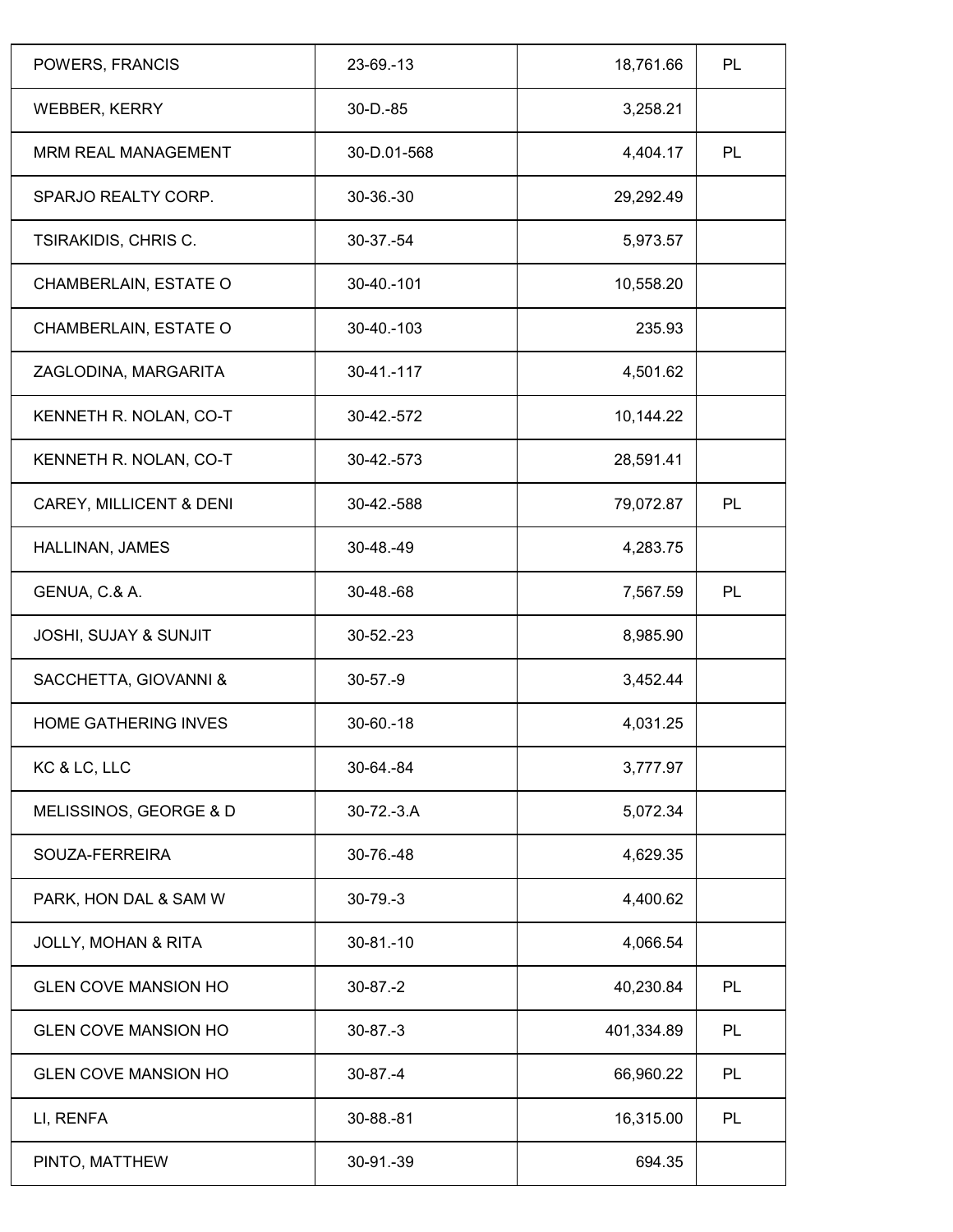| 30-91.-47            | 8,848.54  |    |
|----------------------|-----------|----|
| $30-92.-5$           | 11,346.36 |    |
| 30-92.-24            | 5,724.96  |    |
| $31 - 2 - 128$       | 547.75    | PL |
| $31 - 2 - 278$       | 3,875.86  |    |
| $31 - 7 - 299$       | 6,024.71  | PL |
| $31 - 7 - 315$       | 7,039.60  |    |
| $31 - 9 - 29$        | 3,856.40  |    |
| 31-E.-139            | 7,639.81  | PL |
| 31-E.-354            | 4,529.55  | PL |
| 31-E <sub>-377</sub> | 499.78    | PL |
| 31-E.-378            | 499.78    | PL |
| $31 - F - 9$         | 4,833.38  |    |
| $31 - F - 18$        | 6,528.44  |    |
| $31 - F - 70 - 1$    | 32,170.38 |    |
| $31 - F - 88$        | 3,728.24  |    |
| $31 - J. - 420 - 2$  | 34,834.28 |    |
| $31 - 10 - 6$        | 1,937.30  |    |
| $31 - 10 - 10$       | 8,343.42  |    |
| $31 - 10 - 18$       | 491.79    |    |
| 31-13.-437           | 6,463.63  |    |
| 31-18.-141           | 6,528.44  | PL |
| $31 - 21 - 40$       | 3,405.82  |    |
| $31 - 23 - 10$       | 5,172.67  | PL |
| 31-23.-436           | 507.78    | PL |
| $31 - 37 - 9$        | 3,790.40  |    |
|                      |           |    |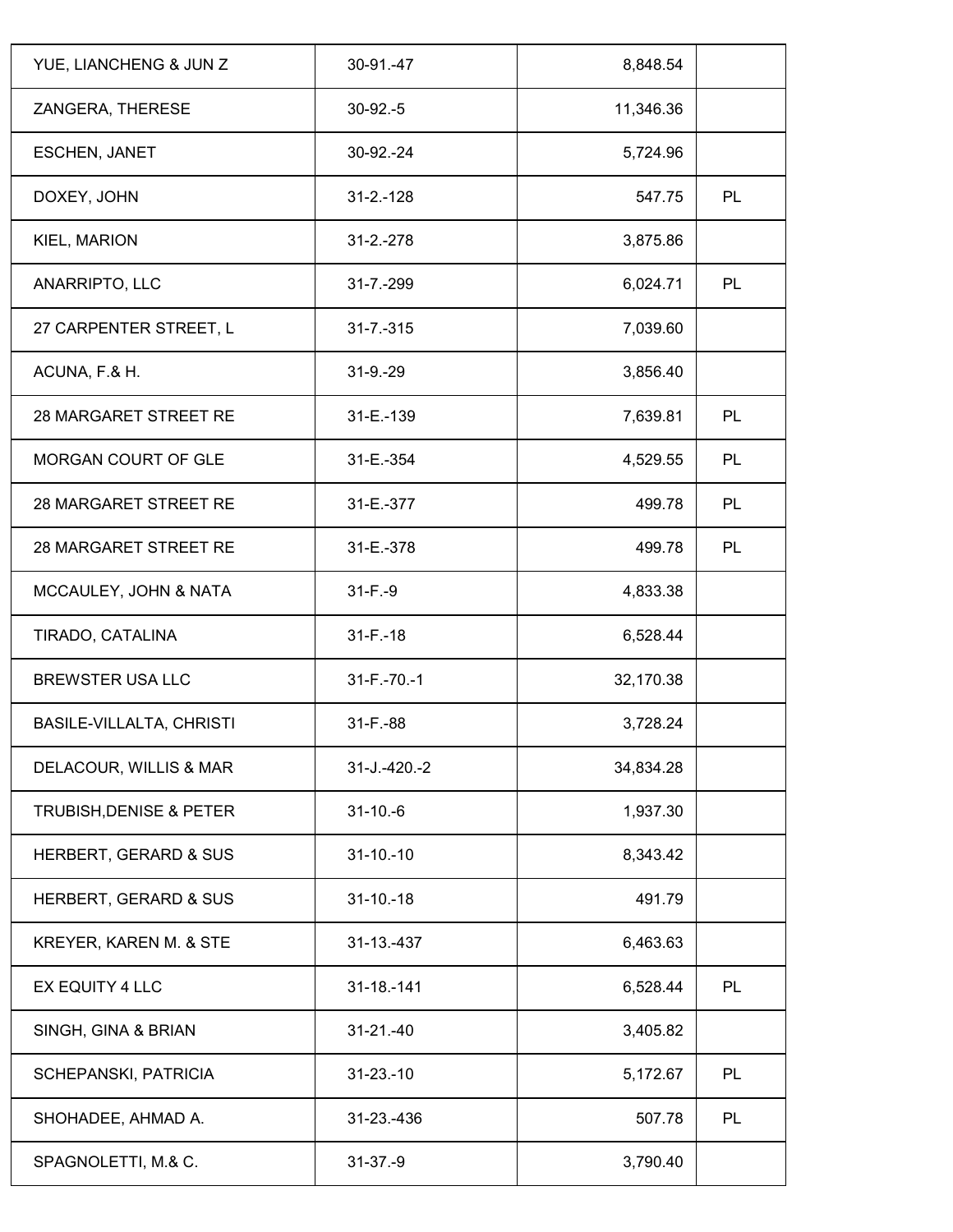| $31 - 38 - 6$   | 5,584.95  |    |
|-----------------|-----------|----|
| $31 - 42 - 1$   | 1,844.52  |    |
| $31 - 46 - 5$   | 4,218.38  |    |
| $31 - 47 - 411$ | 29,539.67 | PL |
| $31 - 50 - 11$  | 7,096.12  |    |
| 31-50.-122      | 3,580.63  |    |
| 31-50.-125      | 5,348.14  |    |
| $31 - 51 - 59$  | 7,131.52  |    |
| $31 - 51 - 81$  | 7,138.02  |    |
| $31 - 51 - 84$  | 11,181.85 |    |
| 31-51.-430      | 4,128.24  |    |
| 31-51.-449      | 28,484.26 |    |
| 31-51.-569      | 18,193.97 | PL |
| $31 - 60 - 1$   | 3,926.69  |    |
| 31-60.-34       | 115.99    |    |
| $31-61-14$      | 3,747.99  |    |
| $31-61-26$      | 3,580.63  |    |
| $31-69-6$       | 5,111.51  |    |
| 31-69.-39       | 7,473.36  |    |
| $31 - 70 - 12$  | 10,853.27 |    |
| $31 - 71 - 3$   | 7,392.63  | PL |
| $31 - 81 - 15$  | 14,332.79 | PL |
| 31-85.-26.U-106 | 9,820.60  | PL |
| 31-85.-28.U-5   | 23,163.04 | PL |
| 31-85.-28.U-115 | 13,032.83 | PL |
| 31-85.-28.U-216 | 17,004.44 | PL |
|                 |           |    |